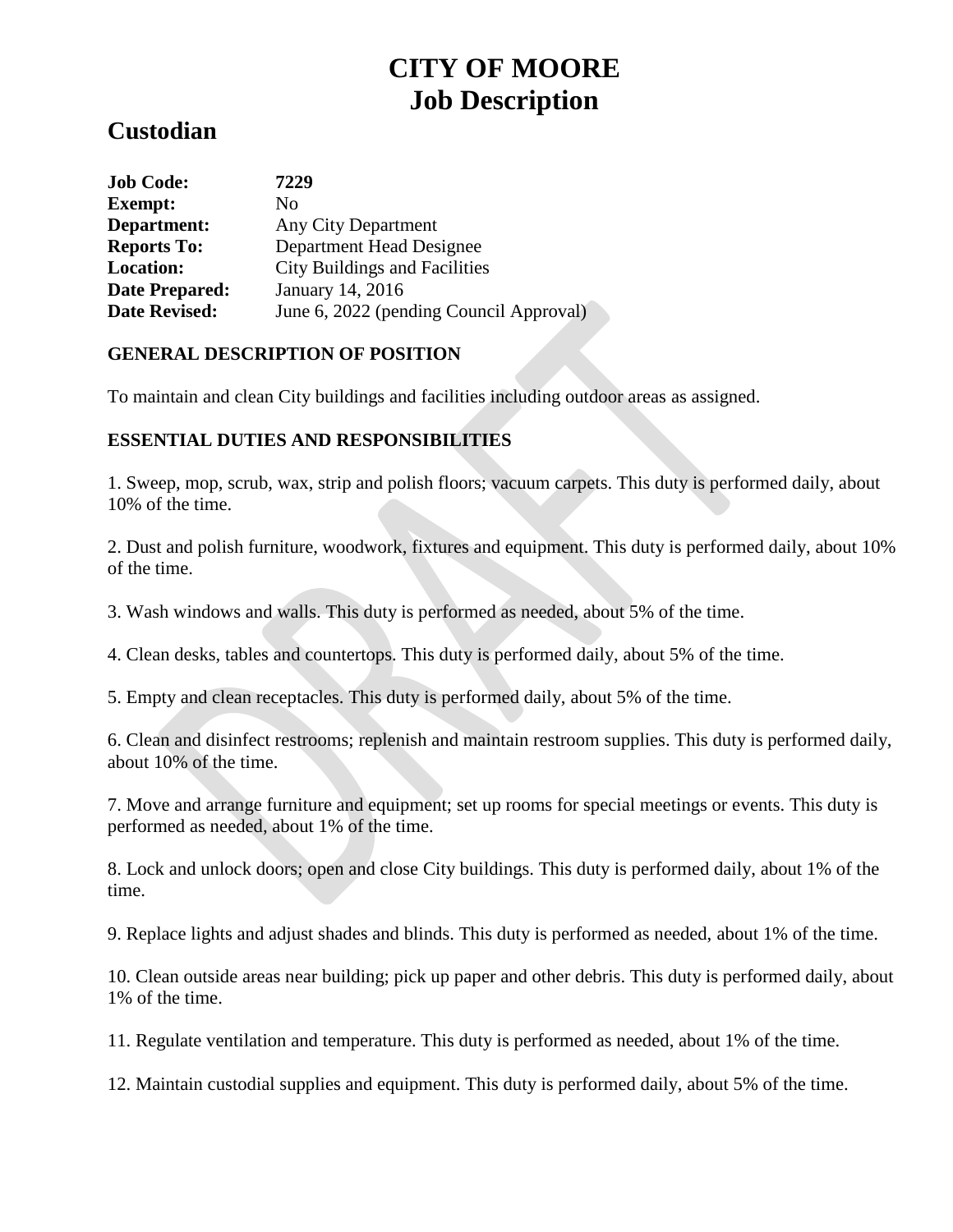13. Stock inventory of maintenance materials and supplies. This duty is performed daily, about 5% of the time.

14. Report the need for repairs. This duty is performed as needed, about 1% of the time.

15. Perform a variety of errands, including picking up and delivering materials and supplies. This duty is performed as needed, about 1% of the time.

16. Good attendance is required.

17. Works in a manner safe to the individual and other people; keeps work area clean and safe; follows safety rules and safe work practices; uses safety equipment as required. This duty is performed daily, about 1% of the time.

18. Confidentiality is required upon specific notification to the employee. This duty is performed as required.

19. Perform any other related duties as required or assigned.

# **INITIATIVE AND INGENUITY**

# **SUPERVISION RECEIVED**

Under general supervision where standard practice enables the employee to proceed alone on routine work, referring all questionable cases to supervisor.

# **PLANNING**

Limited responsibility with regard to general assignments in planning time, method, manner, and/or sequence of performance of own work operations.

#### **DECISION MAKING**

Performs work operations which permit frequent opportunity for decision-making of minor importance and which would not only affect the operating efficiency of the individual involved, but would also affect the work operations of other employees and/or clientele to a slight degree.

#### **MENTAL DEMAND**

Moderate mental demand. Operations requiring almost continuous attention, but work is sufficiently repetitive that a habit cycle is formed; operations requiring intermittent directed thinking to determine or select materials, equipment or operations where variable sequences may be selected by the employee.

# **ANALYTICAL ABILITY / PROBLEM SOLVING**

Moderately repetitive. Activities with slight variation using a definite set of processes or directions with some degree of supervision. Choice of learned things in situations which conform to clearly established patterns and modes.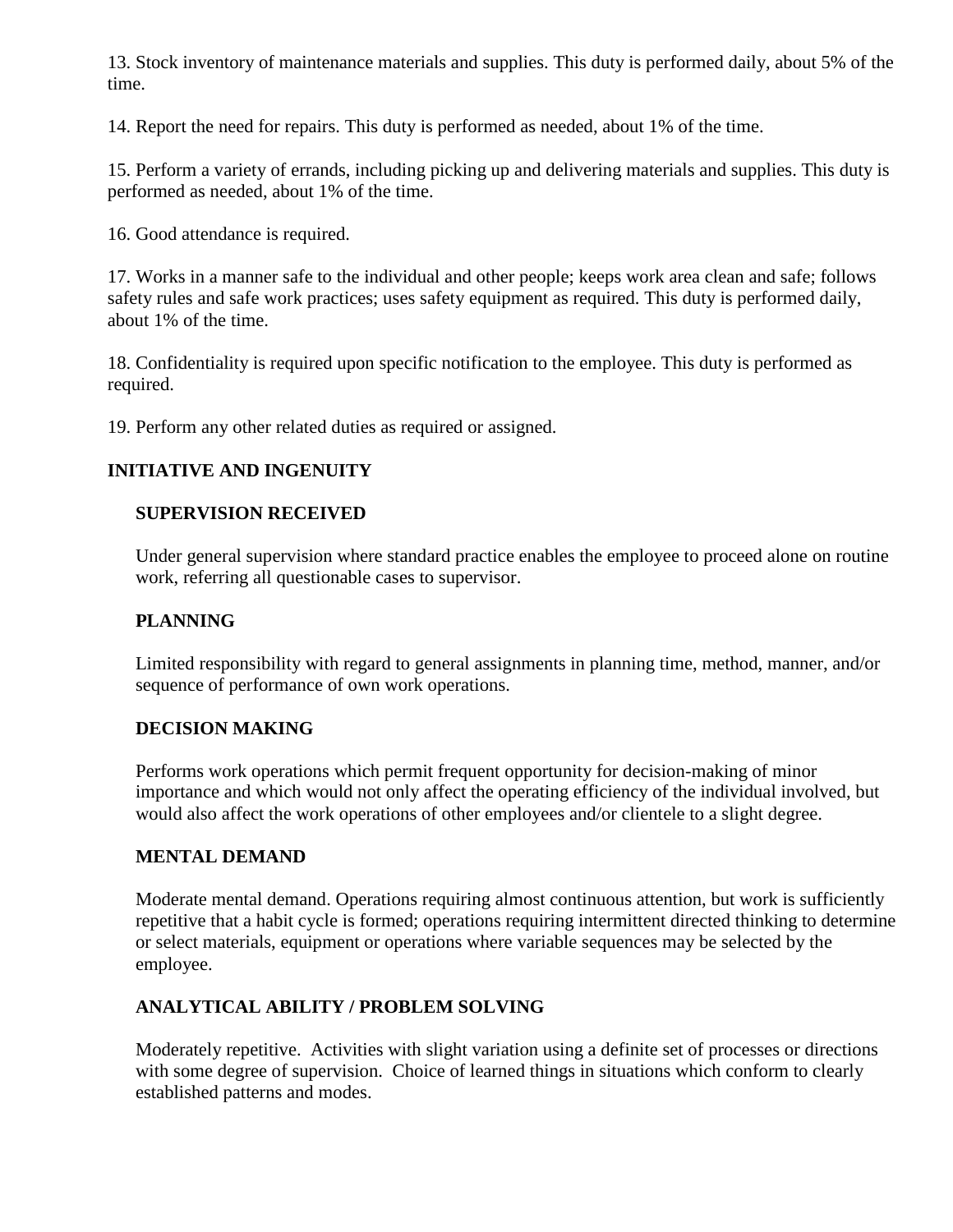#### **SUPERVISORY RESPONSIBILITIES**

None

# **RESPONSIBILITY FOR FUNDS, PROPERTY and EQUIPMENT**

Occasionally responsible for organization's property where carelessness, error, or misappropriation would result in moderate damage or moderate monetary loss to the organization. The total value for the above would range from \$5,000 to \$150,000.

# **ACCURACY**

Probable errors would not likely be detected until they reached another department, office or patron, and would then require considerable time and effort to correct the situation. Frequently, possibility of error that would affect the organization's prestige and relationship with the public to a limited extent, but where succeeding operations or supervision would normally preclude the possibility of a serious situation arising as a result of the error or decision.

#### **ACCOUNTABILITY**

#### **FREEDOM TO ACT**

Standardized. Accepted processes covered by well-defined standardized policies and procedures with supervisory review.

# **ANNUAL MONETARY IMPACT**

None. Job does not create any dollar monetary impact for the organization.

#### **IMPACT ON END RESULTS**

Minimal impact. Job has little or no impact on the organization's end results. Job is focused on nondecision making activities or inconsequential duties.

#### **PUBLIC CONTACT**

Occasional contacts with citizens on routine matters.

#### **EMPLOYEE CONTACT**

Contacts occasionally with others beyond immediate associates, but generally of a routine nature. May obtain, present or discuss data, but only as pertains to an immediate and specific assignment. No responsibility for obtaining cooperation or approval of action or decision.

#### **USE OF MACHINES, EQUIPMENT AND/OR COMPUTERS**

Regular use of complex machines and equipment (desktop/laptop computer and software, road and production machines and equipment, driver's license/cdl, etc.)

#### **WORKING CONDITIONS**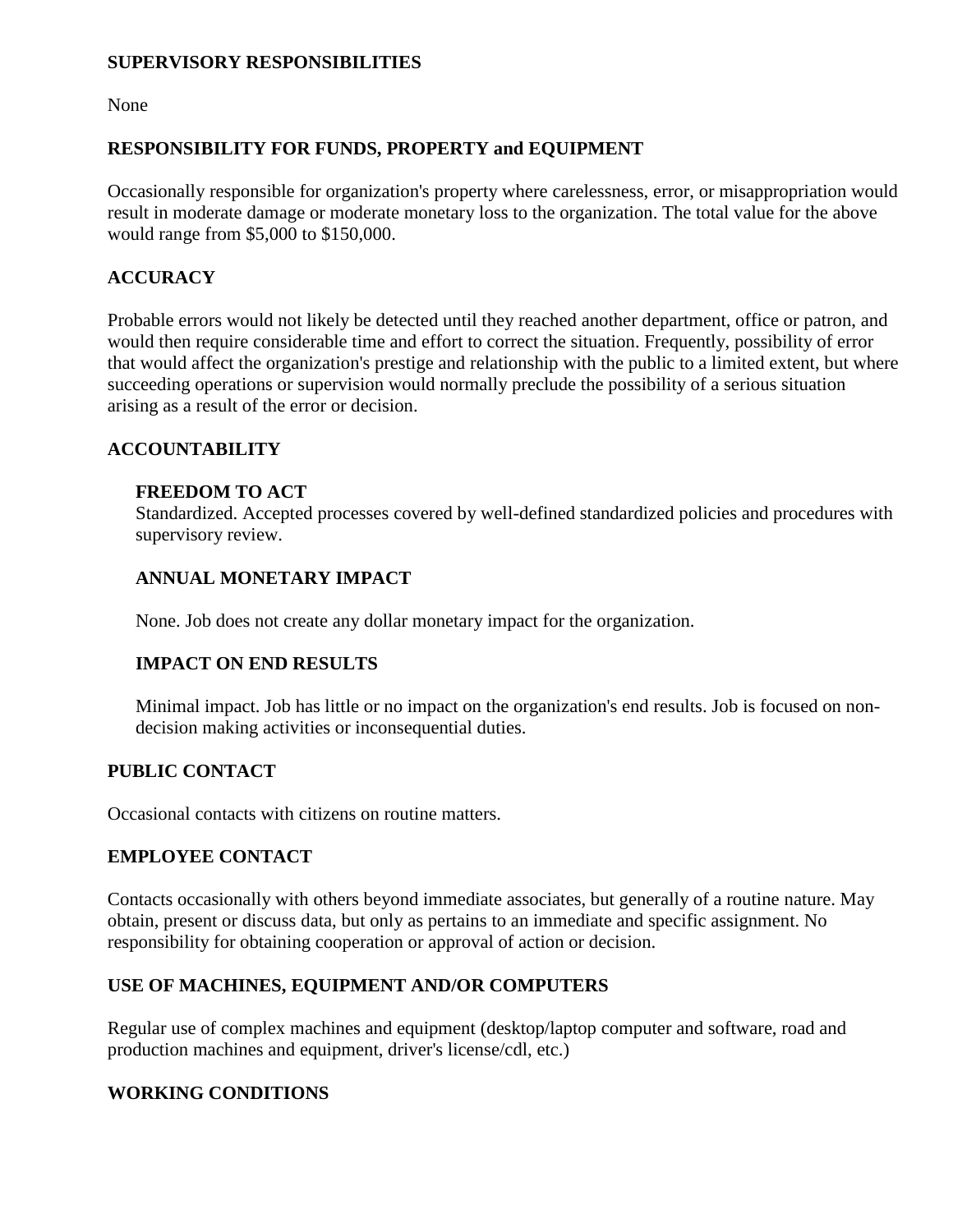Somewhat disagreeable working conditions. Continuously exposed to one or two elements such as noise, intermittent standing, walking; and occasional pushing, carrying, or lifting.

#### **ENVIRONMENTAL CONDITIONS**

The following work environment characteristics described here are representative of those an employee encounters while performing essential functions of this job.

While performing the functions of this job, the employee is occasionally exposed to work in high, precarious places, outdoor weather conditions. The noise level in the work environment is usually moderate.

# **PHYSICAL ACTIVITIES**

The following physical activities described here are representative of those that must be met by an employee to successfully perform the essential functions of this job. Reasonable accommodations may be made to enable individuals with disabilities to perform the essential functions and expectations.

Highly repetitive, moderately physical. Highly repetitive type of work which requires somewhat diversified physical demands of the employee.

While performing the functions of this job, the employee is regularly required to stand, use hands to finger, handle, or feel; frequently required to walk, reach with hands and arms, stoop, kneel, crouch, or crawl; and occasionally required to climb or balance, talk or hear. The employee must occasionally lift and/or move up to 100 pounds; frequently lift and/or move up to 25 pounds. Specific vision abilities required by this job include close vision; distance vision; color vision; peripheral vision; depth perception; and ability to adjust focus.

#### **ADDITIONAL INFORMATION**

Knowledge of:

- Methods, materials, tools, and equipment used in custodial work
- Safe work practices

#### Ability to:

- Clean and care for assigned areas and equipment
- Use a variety of custodial equipment and materials
- Understand and carry out a variety of oral and written directions
- Adhere to schedules for periodic cleaning of assigned buildings and facilities
- Establish and maintain effective relationships with those contacted in the course of business
- Work independently in the absence of supervision
- Maintain effective audio-visual discernment and perception needed for: making observations, communicating with others, reading and writing, operating assigned equipment
- Maintain effective mental capacity which permits: making sound decisions, using good judgment, utilizing other intellectual capabilities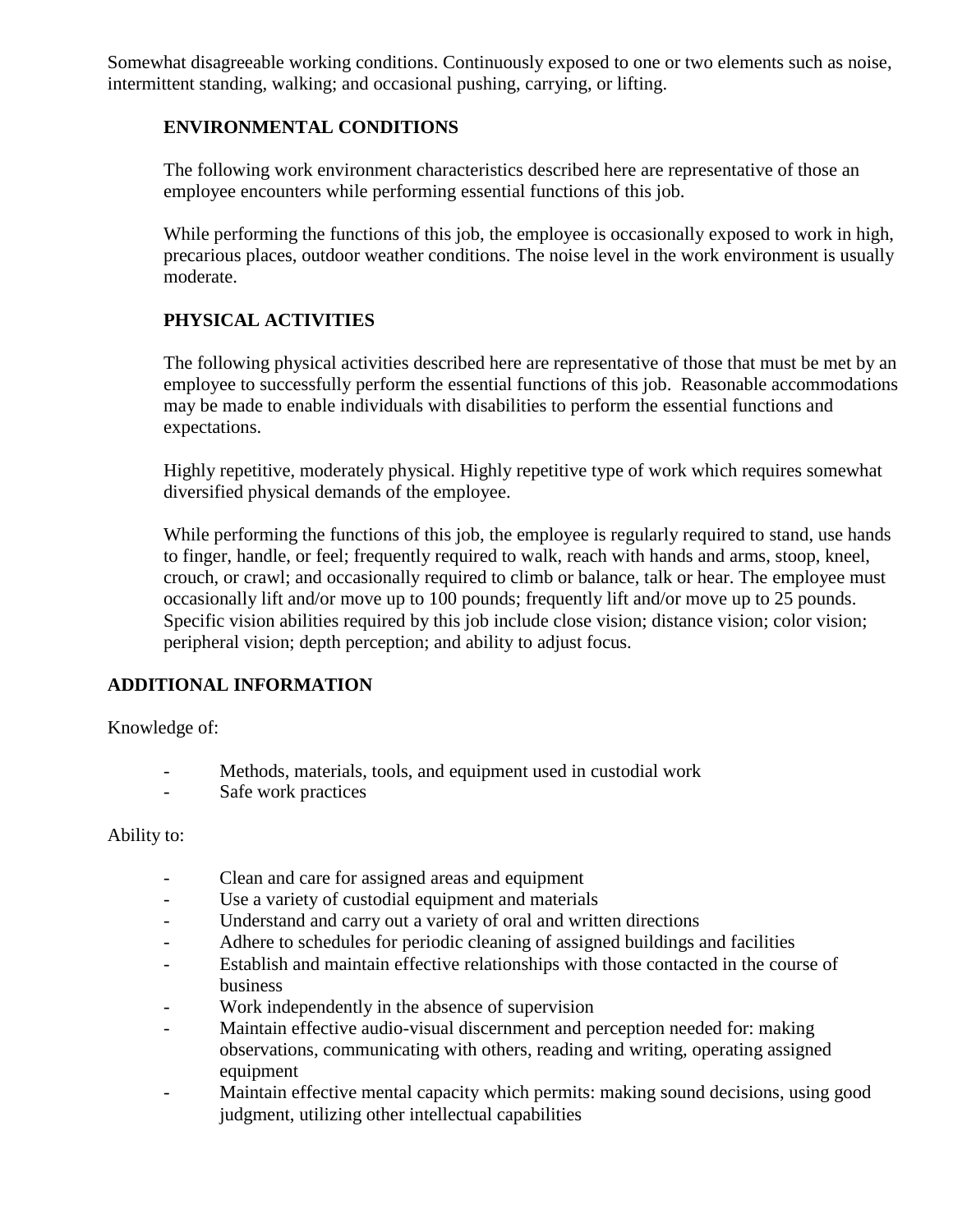Maintain physical condition appropriate to the performance of assigned duties and responsibilities which may include the following: sitting for extended periods of time, operating assigned equipment

#### **Experience and Training Guidelines**

Any combination of experience and training that would likely provide the required knowledge and abilities is qualifying. A typical way to obtain the knowledge and abilities would be:

Experience: No experience required

Education: High school diploma or equivalent

License or Certificate: Possession of, or ability to obtain, a valid Oklahoma driver's license

#### **WORKING CONDITIONS**

Environmental Conditions:

Office /outside environment; exposure to dust, chemical, dirt, etc..

Physical Conditions;

Essential and marginal functions may require maintaining physical condition necessary for standing, walking and sitting for prolonged periods of time, moderate to heavy lifting; must be able to operate an assigned vehicle; general manual dexterity; visual acuity to conduct inspections. Must be able to perform essential job functions.

Custodian must transfer items such as boxes of toilet paper, sanitary supplies, and other cleaning items from supply shelves to cart. Requires vertically transferring items weighing up to 25 pounds from 70 inches to 33 inches, up to 8 times per hour.

Custodian must empty trash can into dumpster. Requires vertically transferring trash can weighing up to 30 pounds from 37 inches to 67 inches, up to 2 times per hour.

Custodian must transfer items such as boxes of toilet paper, sanitary supplies, 5-gallon buckets of stripper/sealer, and other cleaning materials from shelves to moving cart. Requires vertically transferring materials weighing up to 40 pounds from 1 inch to 33 inches, up to 8 times per hour.

Custodian must empty mop bucket into sink. Requires vertically transferring bucket weighing up to 50 pounds from 12 inches to 48 inches, up to 2 times per hour.

Custodian must transfer floor blower, trash bags, sanitary supplies, soap, and other items from supply room, by moveable cart, to areas needed. Requires horizontally transferring items weighing up to 40 pounds a distance of approximately 50 feet, without mechanical assistance, up to 4 times per hour.